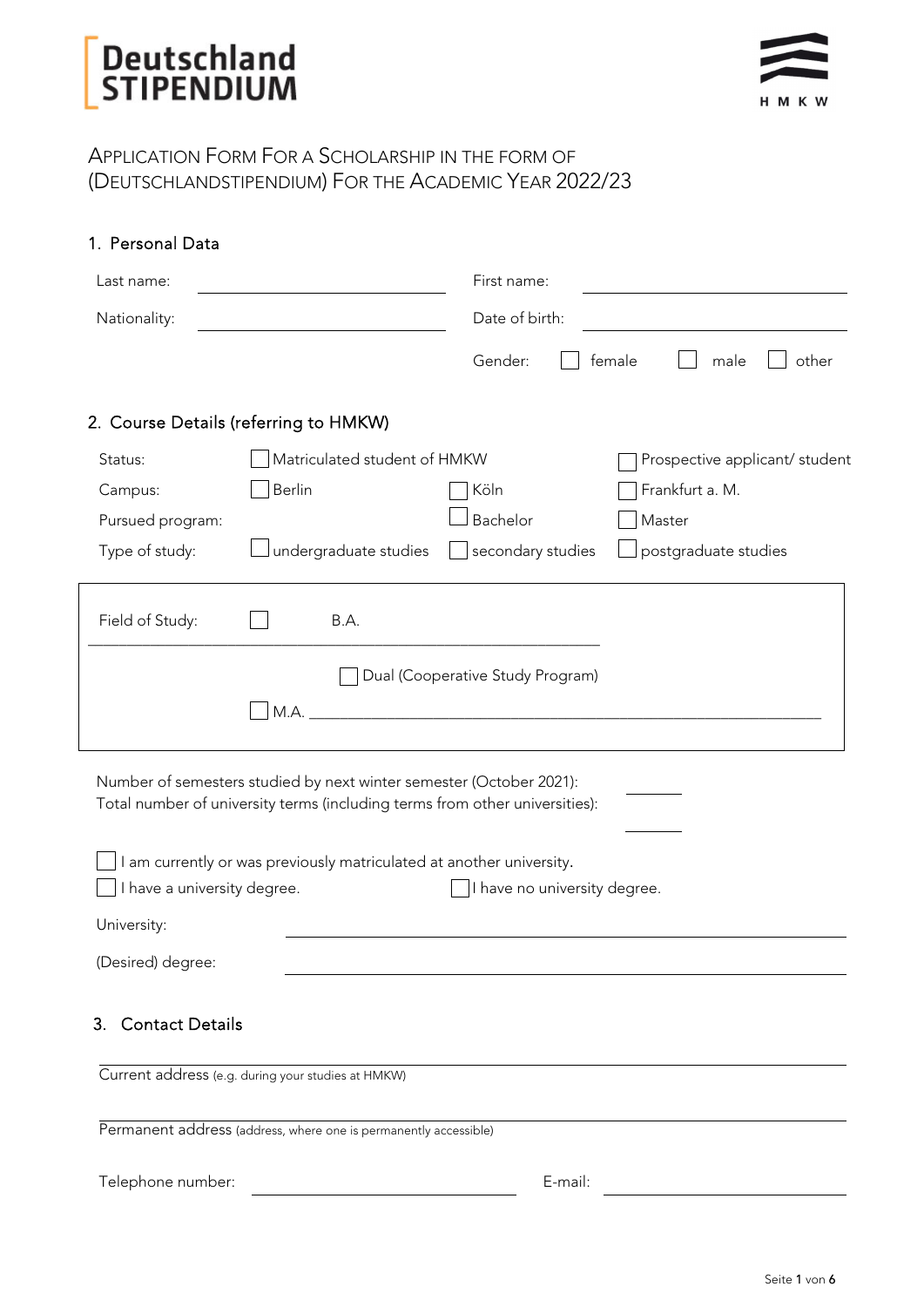

### 4. Account Information

| Account holder:*<br>Name of bank:                                                                                                                                                     |     |     |            |
|---------------------------------------------------------------------------------------------------------------------------------------------------------------------------------------|-----|-----|------------|
| IBAN.-No.:                                                                                                                                                                            |     |     |            |
| SWIFT/BIC:                                                                                                                                                                            |     |     |            |
| * Scholarships are payable only directly to the account of the scholar.                                                                                                               |     |     |            |
| 5. Existing Financial Support                                                                                                                                                         |     |     |            |
| Do you receive BAföG?                                                                                                                                                                 | Yes | No  | in applied |
| Financial support or other scholarship:<br>(worth more than 29,99€ monthly)                                                                                                           |     | Yes | No         |
| If yes, from which institution and how much:                                                                                                                                          |     |     |            |
| 6. Prior Academic Performance<br>Current grade point average at the HMKW<br>(GPA, Acc. to overview of grades) :<br>GPA of school leaving certificate, IB etc. ***                     |     |     |            |
|                                                                                                                                                                                       |     |     |            |
| GPA of your first university degree (if applicable) ***                                                                                                                               |     |     |            |
| GPA other degrees ***<br>*** Please submit proof of the grading scale showing the minimum number of points required to pass<br>and the maximum number of points possible (top grade). |     |     |            |
| 7. Personal Information                                                                                                                                                               |     |     |            |
| One or both of my parents have a university degree:                                                                                                                                   |     | Yes | No         |
| I have an immigration background:                                                                                                                                                     |     | Yes | No         |
| I was born in Germany:                                                                                                                                                                |     | Yes | No         |
| If you were not born in Germany, since when have you lived in Germany?                                                                                                                |     |     |            |
| I care for another relative/dependent in need of help:                                                                                                                                |     | Yes | No         |
| I care for __________ (number of children) own child/ children:                                                                                                                       |     | Yes | No         |
| I am a single parent:                                                                                                                                                                 |     | Yes | No         |
| I have a chronic illness/disability/impairment:                                                                                                                                       |     | Yes | No         |

## 8. Other Criteria

| Awards, Prizes, Scholarships                                                                       |  |  |
|----------------------------------------------------------------------------------------------------|--|--|
| Year and description of the prize/certificate of award. Please submit proof with your application. |  |  |
|                                                                                                    |  |  |
|                                                                                                    |  |  |
|                                                                                                    |  |  |
|                                                                                                    |  |  |
|                                                                                                    |  |  |
|                                                                                                    |  |  |
|                                                                                                    |  |  |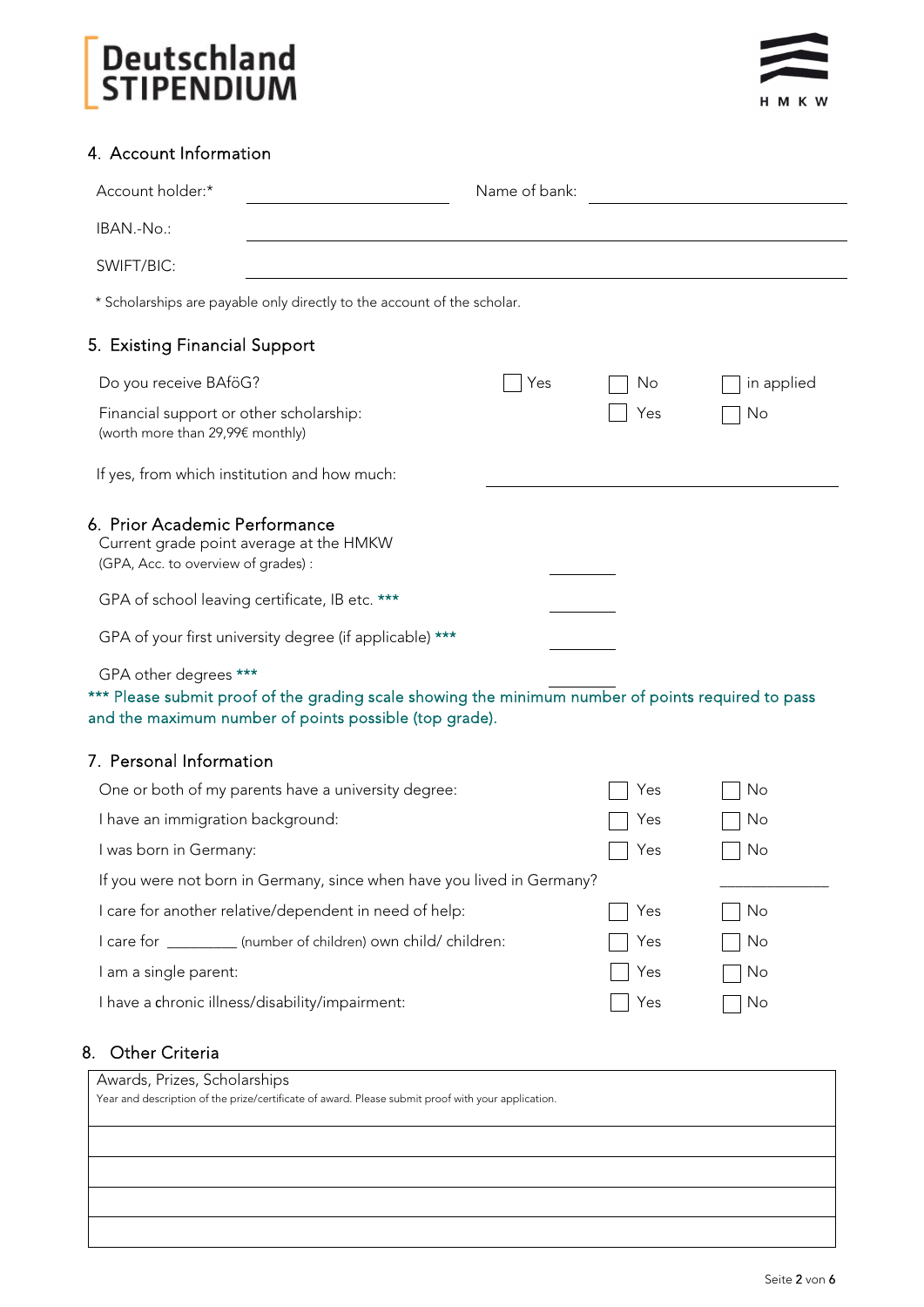# Deutschlan<mark>d</mark><br>STIPENDIUM



Voluntary, Social or Political Engagement Time period and nature of the institution. Please submit proof with your application.

Other remarks: What else should we know about you in connection with your application for the scholarship "Deutschlandstipendium"?

Place, date Signature

### Please attach the following documents to your application as an PDF-file (max. 6 MB total):

Application form => BForm-yourLastName.pdf (for example BForm-Mohammed.pdf)

Motivation Letter => BMotiv-yourLastName.pdf

CV/ Résumé => CV-yourLastName.pdf

University entrance examination/high school graduation/school leaving certificate

- => HZB-yourLastName.pdf
- Performance score/transcript of records (listing of all courses visited and all examination results)
	- => TransR-yourLastName.pdf
- $\Box$  If applicable: copy of the first/other university degree or a letter of confirmation that you will complete your degree soon (if you have not yet received your degree/diploma)

=>StudBA- yourLastName.pdf | StudMA- yourLastName.pdf | StudMA2- yourLastName.pdf and so on

If applicable:

- Proof of awards, prizes, scholarships => Ehrung-yourLastName.pdf
- Proof of voluntary, social, or political engagement => SozPol-yourLastName.pdf
- Proof of support/care for relatives, next of kin or children => Pflege-yourLastName.pdf
- Proof of illness or disability => Sonst-yourLastName.pdf

#### Application deadline: 07.08.2022

#### Please send your application only via Email to m.groeger@hmkw.de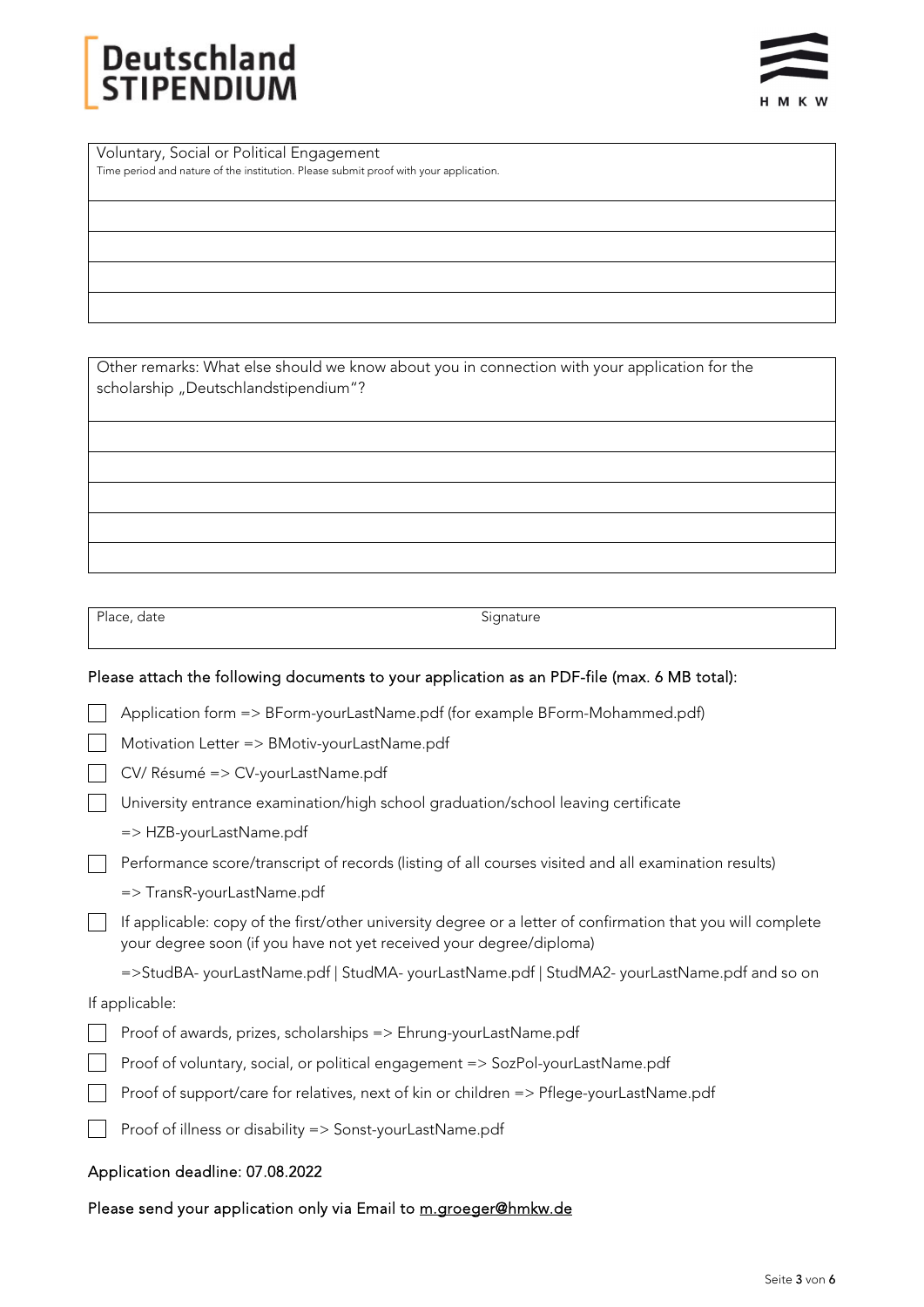

### General Notice

Only fully completed applications can be considered. Applications received after the application deadline will not be considered. There is no right to legal claims. Applications are to be submitted only via E-Mail. The original documents only need to be handed if we ask for it. The deadline of the application process depends on the date of e‐Mail receipt. For the expiry of the application period, the date of receipt of the e-mail in the mailbox of the HMKW counts, not the date of transmission in the applicant's outbox. There is no legal claim.

### Announcement of Winners

The announcement will commence as of 10.10.2022 on HMKW's website. The winners will also be mentioned at the immatriculation ceremony for the winter term 2022/23. Additionally, only the winners will be informed in writing.

I agree to having my name mentioned during the immatriculation ceremony as well as on the HMKW website.

I do not agree and do not want my name to mentioned.

Date and signature

 $\mathbf{L}$ 

 $\Box$ 

\_\_\_\_\_\_\_\_\_\_\_\_\_\_\_\_\_\_\_\_\_\_\_

#### Notice regarding the circulation of data for avoiding double subsidation and for statistical reasons:

Due to the scholarship program laws (StipG) the HMKW is obliged to forward all relevant data to the German Federal Ministry for Education and Research (BMBF). The BMBF can store or compare this data with other data.

#### §4 StipG Exclusion of double subsidation.

According to § 4 Abs. StpG the BMBF conducts spot checks to avoid double subsidation. For this reason, the BMBF can request the name, first name, date of birth, address and location of the university of persons receiving a scholarschip according to the StipG regulations. The BMBF can store this data and compare it with data from the "Begabtenförderungswerk", the "Deutscher Akademischer Austauschdienst", the "Stiftung Begabtenförderung", and other similar national or international institutions. It is mandatory for the universities to transmit the data. The compiled data is destroyed after completion of the spot check.

#### § 13 StipG statistic

According to § 13 StipG a federal statistic about all relevant subsidies is conducted. According to § 13 Abs. 2 StipG, the statistic annually records all characteristics of the scholar for the previous calendar year, such as gender, nationality, degree pursued, instituition and its legal and educational content, course of study, amount of terms, amount of subsidised months and the receipt of benefits according to the BAföG program.

According to § 13 Abs. 4 StipG there is a duty of disclosure for the universities in regards to conducting the statistics. Because of the legal aspect pertaining to the disclosure, the transfer of the scholars necessary data is done independently of his or her consent. By participating in the national scholarship "Deutschlandstipendium" you confirm your consent and acceptance of forwarding necessary data according to the aforementioned regulations.

I have understood and accepted the terms and conditions above.

Date, signature

\_\_\_\_\_\_\_\_\_\_\_\_\_\_\_\_\_\_\_\_\_\_\_\_\_\_

\_\_\_\_\_\_\_\_\_\_\_\_\_\_\_\_\_\_\_\_\_\_\_\_\_\_

I ensure the information given is correct and truthful.

Please note: The scholarship agreement can be revoked, if based on untrue information or when receiving double subsidation. The HMKW reserves its right to check the information and the possible enforcement of indemnification claims.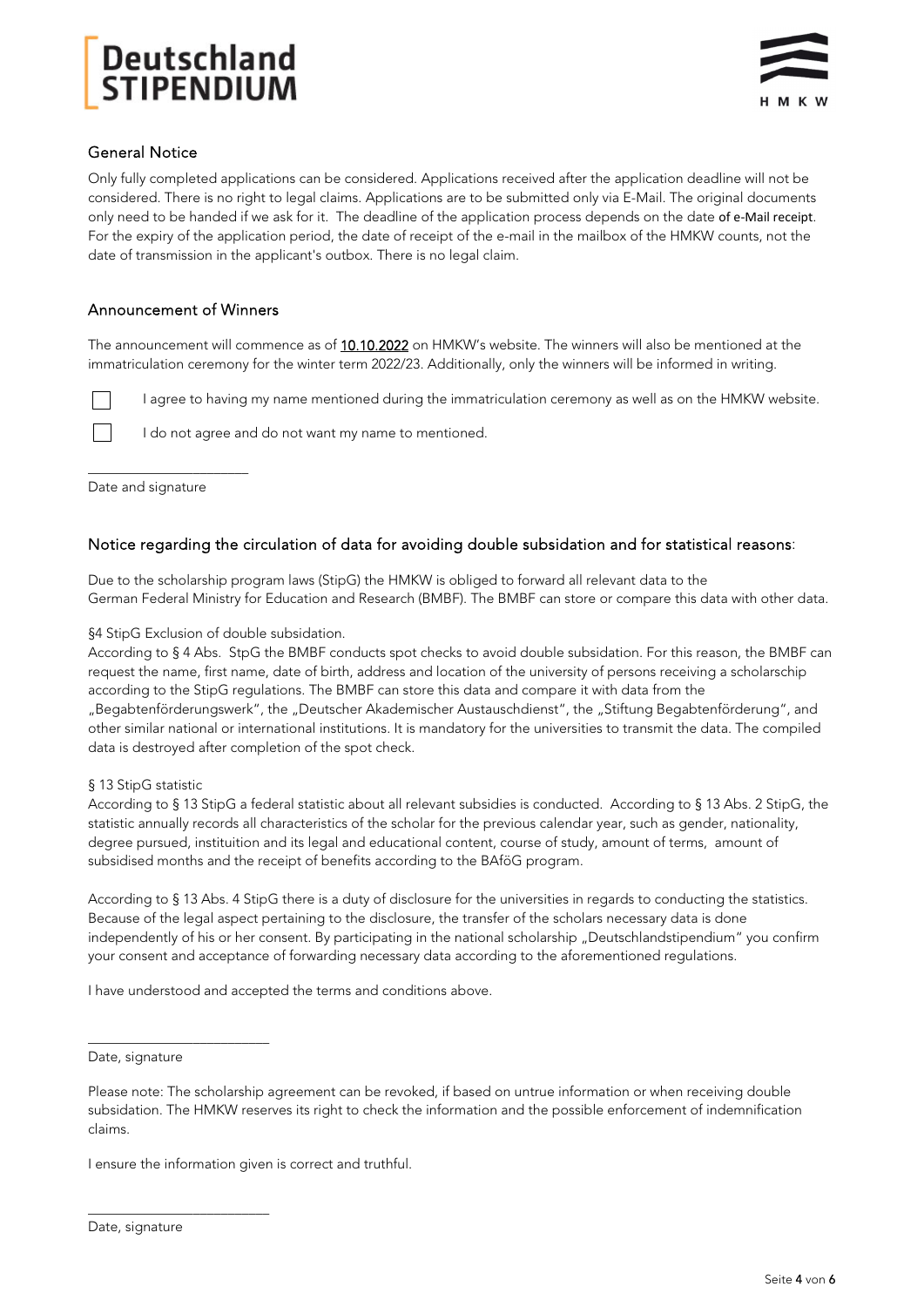

### Guide on how to fill out the Application Form

#### 2. Detail to Studies

Please indicate, which course you are going to complete o rare intending to.

- Status: Matruculated student students, who have been enrolled at least for one semester and those who are in their second semester from the winter term 2022/23 onwards. Prospective applicant/ student – persons, which are starting their courses as of winter term 2022/23. This includes all applicants, who are in their first semester as of October 1st 2021 of who entered directly into a higher semester.
- Type of Study: Undergraduate studies (initial course) Your course at the HMKW is your first course. You haven't been enrolled in any other university before.

Secondary studies - Prior to your course at the HMKW you have been enrolled at another university and completed your studies or discontinued. If you completed your initial course the field of studies was in a different professional branch than your current studies.

#### Examples

- BA in Graphic Design at another university and now BA studies in Psychology at the HMKW

- BA in Psychology discontinued at other university and now starting in the second semester BA Psychology at the HMKW

Postgraduate studies - You have a BA degree and are now studying at one of the HMKW Master's courses.

| Field of Study:         | Please indicate your current course at the HMKW.                                                                                                                                                      |
|-------------------------|-------------------------------------------------------------------------------------------------------------------------------------------------------------------------------------------------------|
| Number of<br>Semesters: | Please indicate, in which semester you are in as of October 1st. (acc. to study curriculum)                                                                                                           |
|                         | Examples:                                                                                                                                                                                             |
|                         | - At the time of application (e.g. June 5th.) you are in your 2nd semester                                                                                                                            |
|                         | $\Rightarrow$ indicate 3rd course semester                                                                                                                                                            |
|                         | - You have taken a leave of absence for one semester and are continuing your studies as of the 01.10.<br>in the 3rd semester                                                                          |
|                         | $\Rightarrow$ indicate 3rd course semester.                                                                                                                                                           |
|                         | - You have studied Business Administration at another university for 2 semesters and are entering the<br>the 1st semester "Media-and Eventmanagement" at the HMKW                                     |
|                         | $\Rightarrow$ Indicate 1st course semester                                                                                                                                                            |
| University<br>terms:    | This includes all semesters, which you have ever enrolled in (HMKW and other univerities). This<br>includes all course specific semesters as well as leave of absence semesters and repeat semesters. |
|                         | Examples:                                                                                                                                                                                             |
|                         | - 6 semesters Bachelor studies at another university, no leave of absence or semester abroad, as of                                                                                                   |
|                         | October 1st you are currently in the 3rd semester Graphic Design at the HMKW, but have taken a leave<br>of absence semester in your 2nd semester.                                                     |
|                         | $\Rightarrow$ 6 semester + 3 semester +1 semester = 10 University semesters                                                                                                                           |
|                         | - You are in your 1st semester at the HMKW as of October 1st and it is your first study.                                                                                                              |
|                         | 1st course semester, 1st university semester.<br>⇨                                                                                                                                                    |
|                         | - You are in your 3rd semester at the HMKW, the 3rd semester needs to be repeated                                                                                                                     |
|                         | 4th university semester, 3rd course semester<br>$\Rightarrow$                                                                                                                                         |

#### 4. Bank Details

Please note that the "Deutschlandstipendium" scholarship grant can only be paid into the account of the scholar. If no bank details are given while applying they can be handed in at a later time.